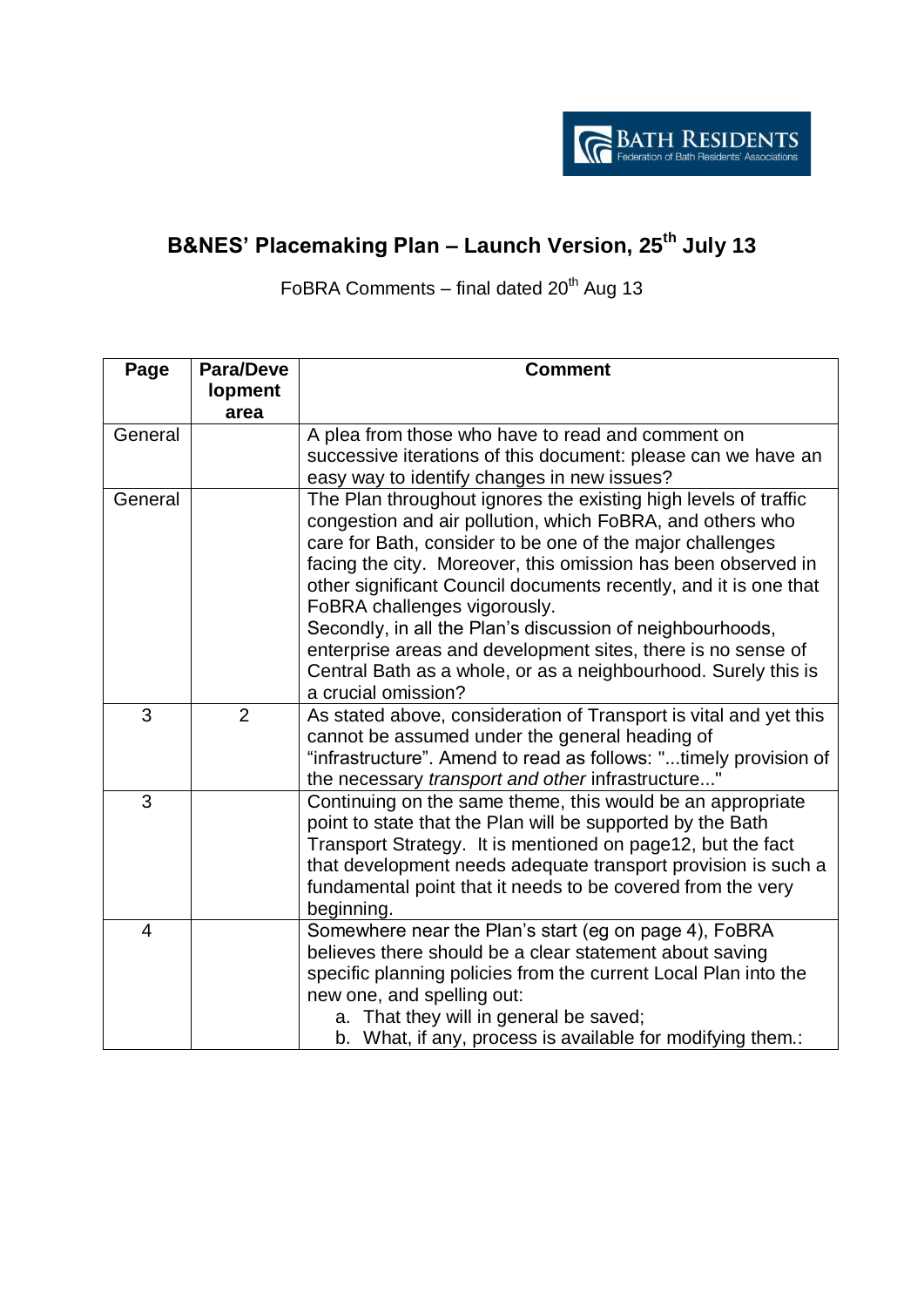| $\overline{4}$ |   | Another key point which should be addressed from the very<br>beginning, in FoBRA's view, is that of Space Standards<br>reintroduction, as, in parts of England (including B&NES),<br>rooms in new private houses have shrunk to nearly half the<br>size of those in Germany and to 65% of those in London<br>(where Space Standards are still in force). Even social<br>housing has more room. Page 4 seems a good place for this to<br>be stated as a principle, noting that Bath's MP, Rt Hon Don<br>Foster, supported such a move, and launched a consultation<br>about it on $20th$ Aug 13. |
|----------------|---|-------------------------------------------------------------------------------------------------------------------------------------------------------------------------------------------------------------------------------------------------------------------------------------------------------------------------------------------------------------------------------------------------------------------------------------------------------------------------------------------------------------------------------------------------------------------------------------------------|
|                |   | After Core Planning Principles bullet 4 "Securing high quality<br>design and amenity for existing and future occupants",<br>therefore add ", including the observance of minimum space<br>standards to ensure that residents have enough room for<br>modern living."                                                                                                                                                                                                                                                                                                                            |
| 5              |   | The fourth of FoBRA's vital points to assist in preserving Bath,<br>while ensuring the development that is necessary, is the<br>principle of using brownfield land before greenfield. Page 5<br>seems a suitable and early place under "Core Strategy is Key"<br>- Strategic Objectives: (Add "Brownfield before greenfield<br>development"). Developers are likely to push for immediate<br>greenfield exploitation but this must be resisted.                                                                                                                                                 |
| 5              |   | Add 'transport' to the areas covered by the core strategy. It is<br>not the same as infrastructure (see comment on page 3<br>above).                                                                                                                                                                                                                                                                                                                                                                                                                                                            |
| 6&7            |   | "Context - Link with Neighbourhood Plans" as there are no<br>Parish or Town Councils in Bath, this section seems to have no<br>linkage with or relevance to its citizens. FoBRA is dismayed<br>that the Council has no specific                                                                                                                                                                                                                                                                                                                                                                 |
| 9              |   | This page addresses climate change, but how about<br>prioritisation of development on brownfield land before<br>greenfield, which FoBRA considers much more important (see<br>comment on page 5 above)?                                                                                                                                                                                                                                                                                                                                                                                         |
| 10             |   | In the Bath Overview, development sites should be seen in the<br>context of their wider implications. It is good that there is a<br>series of sites, but they should be seen as a string of pearls,<br>each connected to and dependent on the next, not as<br>completely standalone projects. Insert after second paragraph:<br>"This sustainable approach includes considering the<br>development of each site in the context of the city as a whole,<br>and of the neighbouring areas."                                                                                                       |
| 11             |   | The first paragraph is woolly. The Enterprise Area is the core<br>for Bath's future economy so it would be good if this section<br>explained how the new economy will build upon, and fill in the<br>gaps within, the existing economy.                                                                                                                                                                                                                                                                                                                                                         |
| 11             | 1 | Line 11. Amend to read: "Supported by adequate transport<br>and other infrastructure"                                                                                                                                                                                                                                                                                                                                                                                                                                                                                                           |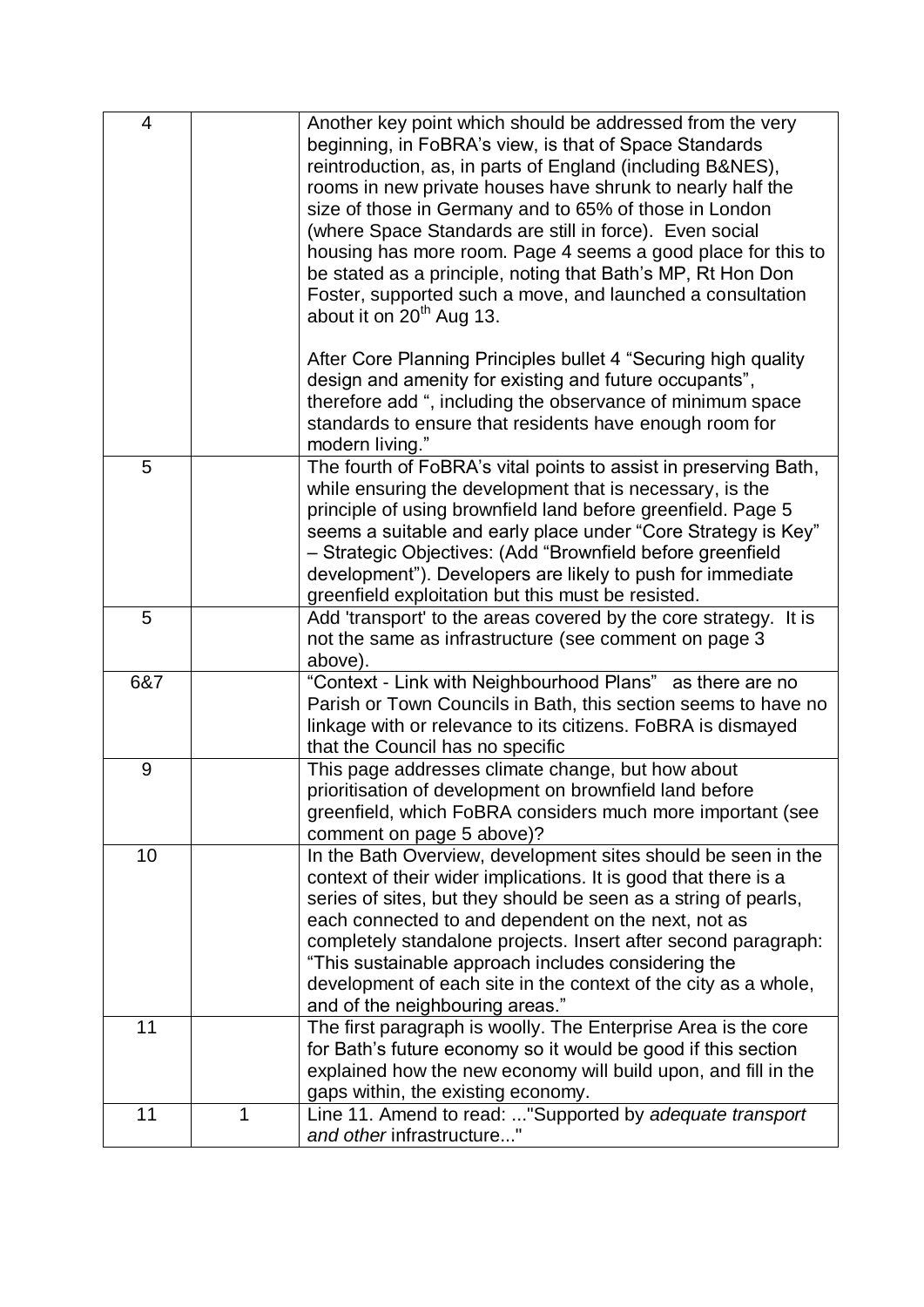| $11 - 12$     |                | Surely the Vision should come first – before the description of<br>the Enterprise Area? The Vision should govern everything<br>including a general principle of opening up the riverside (refer<br>to the River Corridor Strategy).                                                                                                                                                                                                                                                                                                                                                                                                                                                                                                                                                                                                                                                                                                                                         |
|---------------|----------------|-----------------------------------------------------------------------------------------------------------------------------------------------------------------------------------------------------------------------------------------------------------------------------------------------------------------------------------------------------------------------------------------------------------------------------------------------------------------------------------------------------------------------------------------------------------------------------------------------------------------------------------------------------------------------------------------------------------------------------------------------------------------------------------------------------------------------------------------------------------------------------------------------------------------------------------------------------------------------------|
| 12            |                | The Vision should state forcefully the need to reduce the traffic<br>congestion and air pollution which blights the city and damages<br>its historic fabric.                                                                                                                                                                                                                                                                                                                                                                                                                                                                                                                                                                                                                                                                                                                                                                                                                |
| 12            |                | "Range of initiatives" - add "Space Standards" and<br>"Development on brownfield land before greenfield" - see<br>comments on pages 4&5 above.                                                                                                                                                                                                                                                                                                                                                                                                                                                                                                                                                                                                                                                                                                                                                                                                                              |
| 13            | $\overline{2}$ | This refers to Policy B2 of the Core Strategy. It would be<br>helpful to spell out what it actually says.                                                                                                                                                                                                                                                                                                                                                                                                                                                                                                                                                                                                                                                                                                                                                                                                                                                                   |
| 13<br>onwards |                | FoBRA feels there should be a plan for the city centre as a<br>whole, not just a series of development sites (on the lines of<br>the Issues and Opportunities for the broad area in Twerton<br>(p20)). Bath city centre is the most important economic and<br>heritage area in B&NES, and yet it is not treated as such.<br>There are many issues affecting the centre, notably the traffic<br>congestion and air pollution. Can it really be acceptable that a<br>constant stream of heavy traffic, often brought to a standstill<br>and therefore causing even more air pollution, passes through<br>this World Heritage city centre? What about the impact on<br>residents, workers and visitors (for whom Bath's traffic is<br>notorious)? [See new section proposed below]<br>Other issues might include hotel provision, licensing, the<br>conversion of residential houses to short-term lets (hen<br>parties), and parking policy. [See new section proposed below] |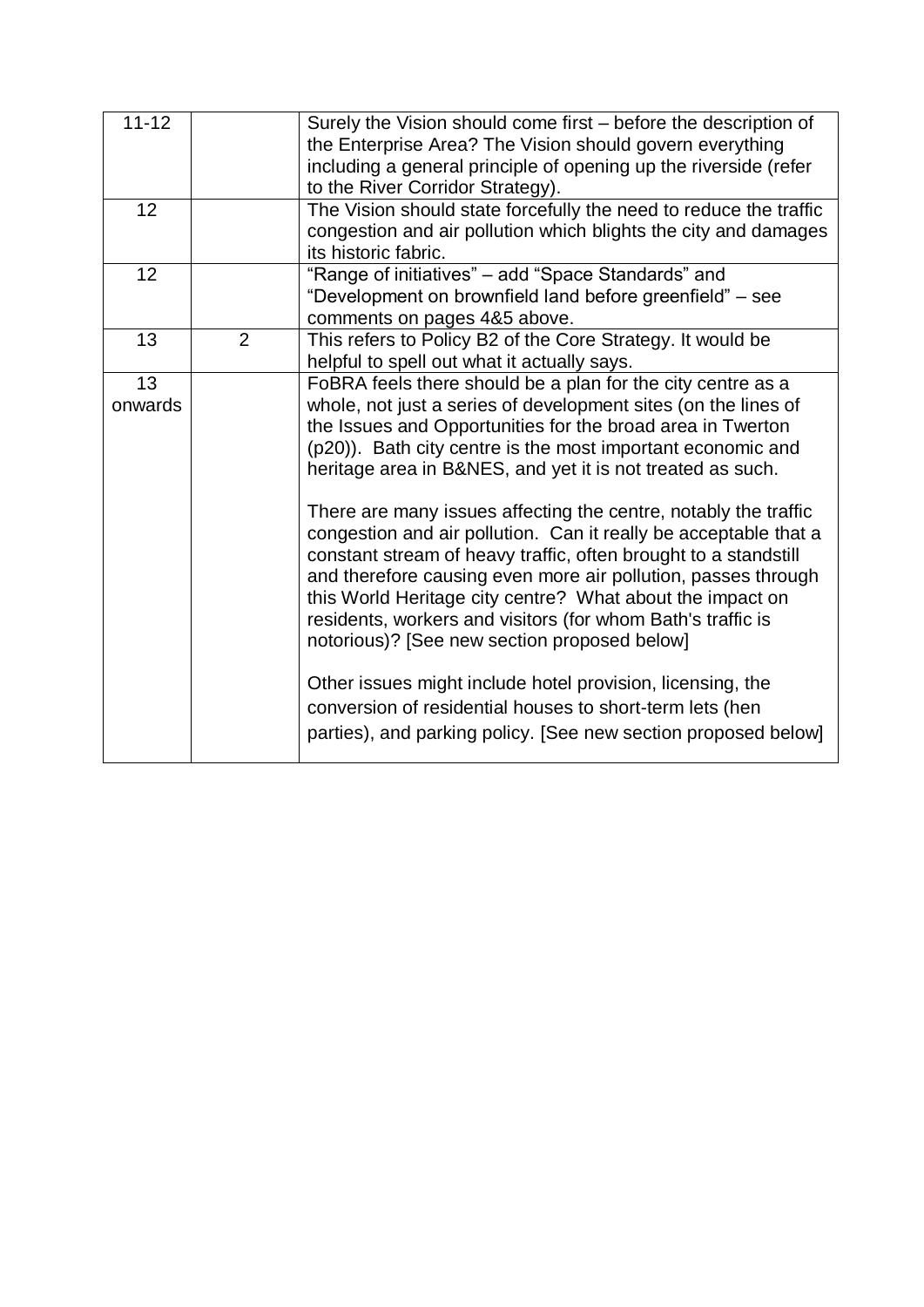| 14 | Insert new section after page 14: "BATH CITY CENTRE.                                                                                       |
|----|--------------------------------------------------------------------------------------------------------------------------------------------|
|    | Under Policy B2 of the Core Strategy, the role of the central                                                                              |
|    | area (the city centre and neighbouring areas) is to provide:                                                                               |
|    |                                                                                                                                            |
|    | An important cultural asset for the world                                                                                                  |
|    | One of the country's most desirable and beautiful places in which<br>$\bullet$                                                             |
|    | to live and work                                                                                                                           |
|    | A more dynamic place for business, enterprise, creativity and                                                                              |
|    | innovation                                                                                                                                 |
|    | An attractive centre for shopping, leisure and recreation<br>$\bullet$                                                                     |
|    | A spa town that inspires, relaxes and entertains<br>٠                                                                                      |
|    | A visitor destination of international renown<br>$\bullet$                                                                                 |
|    | A place that connects people to the natural environment<br>٠                                                                               |
|    | A place in which people increasingly travel by walking, cycling or                                                                         |
|    | by using public transport.                                                                                                                 |
|    |                                                                                                                                            |
|    |                                                                                                                                            |
|    | The achievement of these aspirations in the city centre faces a<br>number of challenges:                                                   |
|    |                                                                                                                                            |
|    | a. First and foremost, traffic congestion blights the city centre and                                                                      |
|    | gravely affects the setting of the key elements of the World Heritage                                                                      |
|    | Site such as The Circus and Queen Square. Bath's traffic is                                                                                |
|    | notorious among residents and visitors alike. Is it really acceptable                                                                      |
|    | that a constant stream of heavy traffic passes through the very                                                                            |
|    | centre of this World Heritage City? Or do we want a city centre that                                                                       |
|    | is free of all but essential traffic?                                                                                                      |
|    | b. Air pollution, which is due almost entirely to road traffic, is at                                                                      |
|    | levels well above safe health limits set out in EU and British<br>law. These levels of air pollution are harmful to the health of those    |
|    | who live and work in, and visit, the city centre. Air pollution, and                                                                       |
|    | vibration from traffic, are damaging the very fabric of the Georgian                                                                       |
|    | city on which the visitor economy relies. Unlawful and unhealthy                                                                           |
|    | levels of air pollution are quite unacceptable and need to be                                                                              |
|    | reduced.                                                                                                                                   |
|    | c. The Core Strategy envisages the creation of more hotel                                                                                  |
|    | accommodation in the centre. A strategy is required for parking by                                                                         |
|    | visitors to these hotels, bearing in mind the parking needs of city                                                                        |
|    | centre residents.                                                                                                                          |
|    | d. A night-time economy has been created in the city centre which<br>often involves excessive drinking, noise and anti-social behaviour.   |
|    | This is to the detriment of city centre residents and is frequently the                                                                    |
|    | subject of adverse comment by visitors. What sort of night-time                                                                            |
|    | economy do we want in the city centre?                                                                                                     |
|    | e. Is ever-increasing retail the way forward or should we aim for a                                                                        |
|    | more varied economy in the city centre?                                                                                                    |
|    | f. Is there a need to encourage long-term residents and owner-                                                                             |
|    | occupiers in the city centre? Owner-occupiers care for the Georgian                                                                        |
|    | houses at their own expense. Are we content to see large numbers                                                                           |
|    | of city centre houses turned over to be HMOs or short-term rental                                                                          |
|    | properties (such as hen party venues)? The latter can often be noisy<br>and increasing numbers of such establishments add to the pressures |
|    | felt by city centre residents.                                                                                                             |
|    |                                                                                                                                            |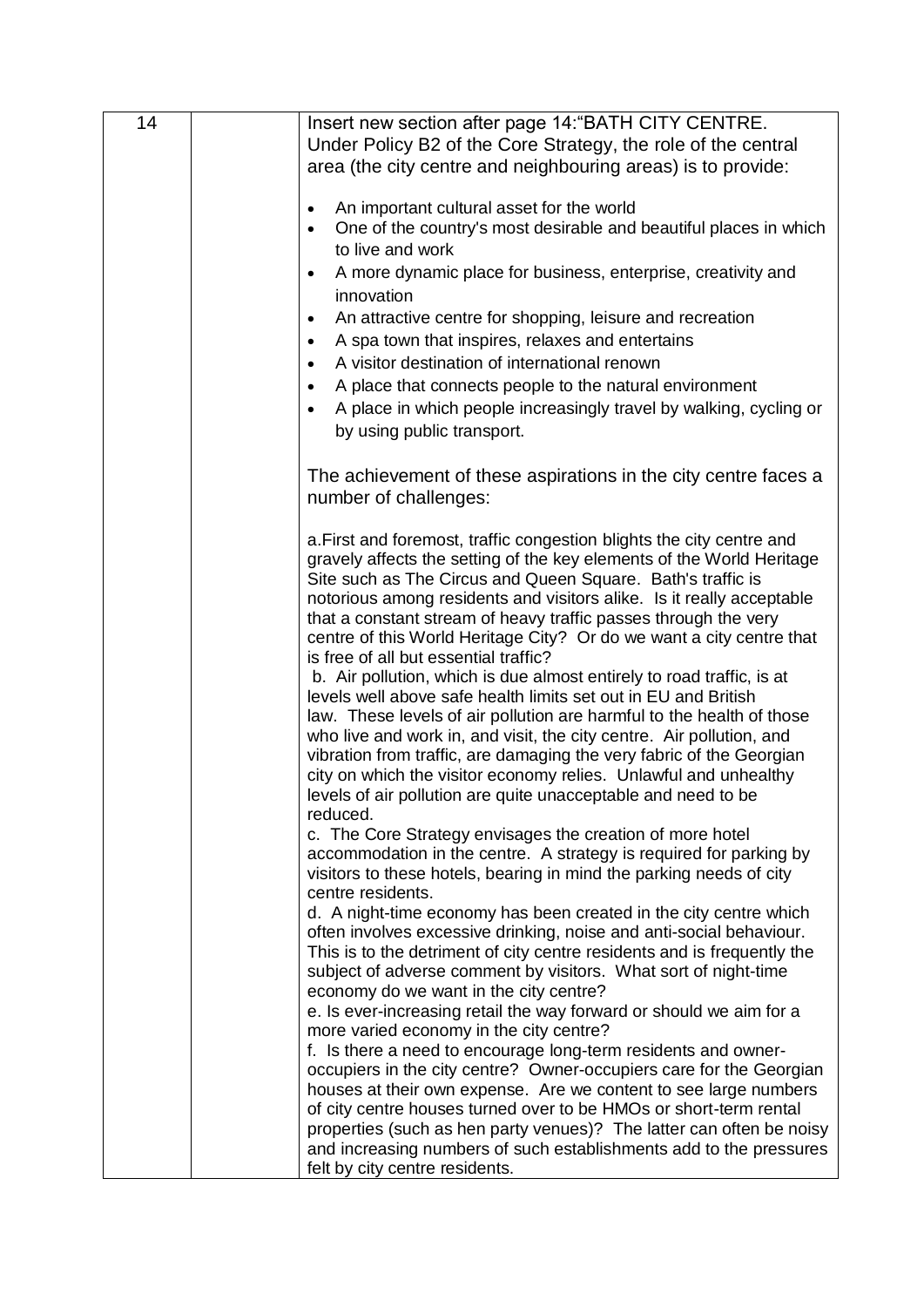| 15 | SB <sub>1</sub> | There are good questions on this page. Referring to bullet 4,<br>there are arguments that the area should lead into Walcot<br>Street (finer grained, and therefore recovering some more<br>traditional character here). There is more than enough<br>extension of the city centre (fewer bigger) at the new<br>Southgate, Sorting Office, Manvers Street, and Bath Quays.<br>The cattlemarket and unfinished end of the multi storey car<br>park provide a dismal approach to the City.                                                                                                                                                                                                  |
|----|-----------------|------------------------------------------------------------------------------------------------------------------------------------------------------------------------------------------------------------------------------------------------------------------------------------------------------------------------------------------------------------------------------------------------------------------------------------------------------------------------------------------------------------------------------------------------------------------------------------------------------------------------------------------------------------------------------------------|
|    |                 | FoBRA suggests therefore that the river footpath should be<br>completed to the same standard as the section that already<br>exists below Waitrose. At the Northern end it should connect<br>into the base of the Cornmarket and then rise internally to<br>provide covered access across and into the start of Walcot<br>Street beside the Tramshed. The Cornmarket would then also<br>provide space for smaller market traders (possibly jewellery,<br>etc) and would complement the Artisan's quarter. The<br>cattlemarket should be redeveloped in the same style as the<br>rest of Walcot Street, and neither large scale development nor<br>additional car parks should be allowed. |
| 16 | SB <sub>2</sub> | The cross-river vision in bullet 2 is welcomed. A green avenue<br>into the heart of Bath could be wonderful, by contrast with the<br>more formal route along Great Pulteney Street.<br>The notion of relocating bus and car parks to the Central<br>Riverside and Rec areas will worry residents there.<br>We question the creation of big new car parks (column 4) as<br>the policy surely is to squeeze out central parking, to be<br>replaced by P&R not to expand or reprovide it?<br>Notwithstanding, coach parking and/or drop off in the Pulteney<br>Road area are worthy of consideration.                                                                                       |
| 17 | SB3             | Removal of Manvers St car park is supported.<br>A desirable vision for this area might perhaps be for people<br>arriving via Bath Spa station to have a choice - NW towards<br>Southgate and the rest of the shops, or NE towards a new<br>riverside path to St John's church/South Parade/Parade<br>Gardens/Rec/Bath Rugby.                                                                                                                                                                                                                                                                                                                                                             |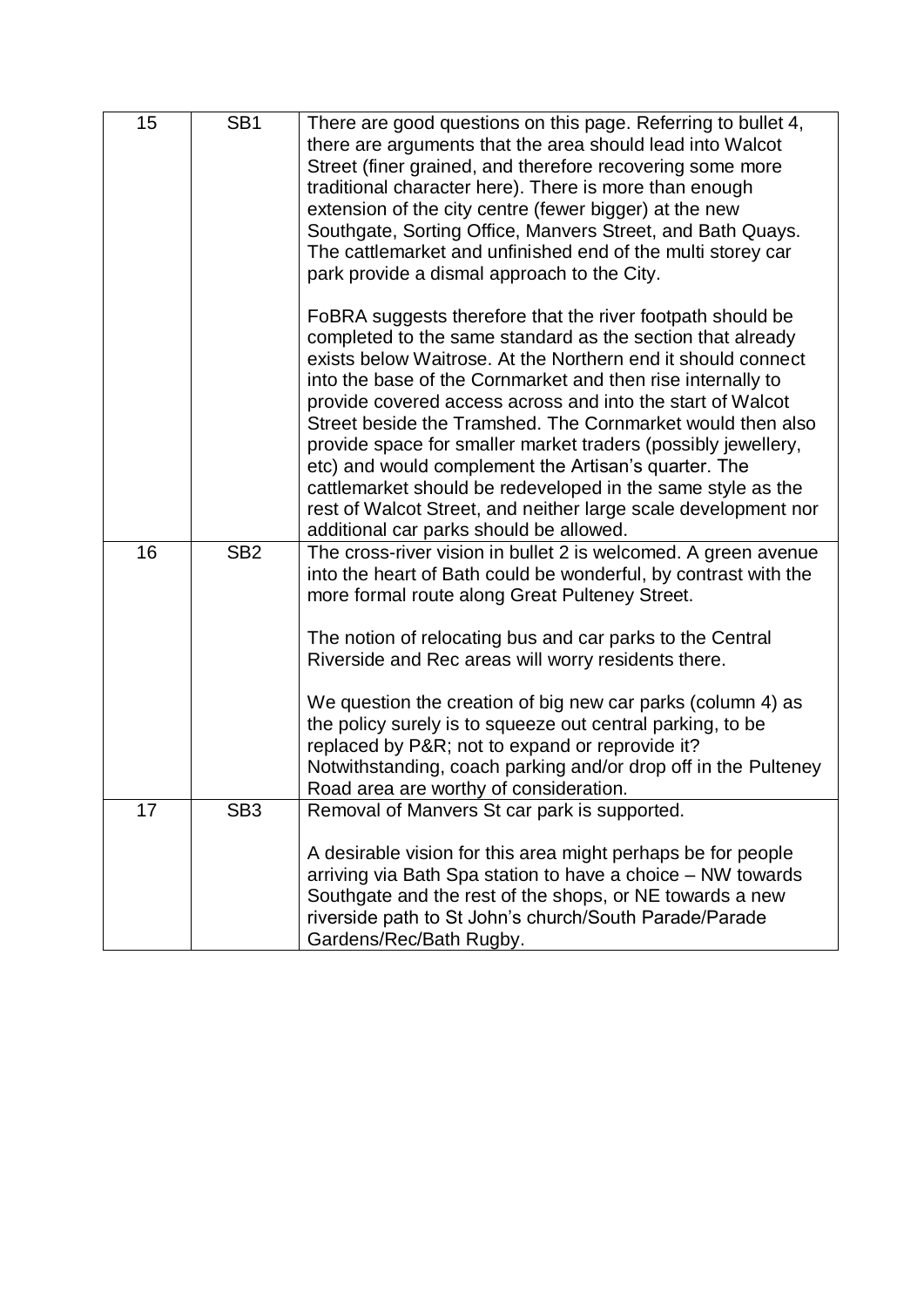| 17 | SB4             | FoBRA feels that linking this area back into the city centre<br>would be welcome, as well as creating access to the river, with<br>minimal retention of car parking. The place for alternative<br>parking might instead be Charlotte Street, with new shuttle<br>buses serving the central area (in a loop with the station and<br>Charlotte Street at opposite ends). Innovative architecture<br>could be welcome in this location (but not high buildings), and<br>a new pedestrian bridge should be built to ensure an active<br>relationship with South Quays.                                                                                                                                                                                                                                                                                                                                                                                                                                                                                                                                                                                                                                                                                                        |
|----|-----------------|---------------------------------------------------------------------------------------------------------------------------------------------------------------------------------------------------------------------------------------------------------------------------------------------------------------------------------------------------------------------------------------------------------------------------------------------------------------------------------------------------------------------------------------------------------------------------------------------------------------------------------------------------------------------------------------------------------------------------------------------------------------------------------------------------------------------------------------------------------------------------------------------------------------------------------------------------------------------------------------------------------------------------------------------------------------------------------------------------------------------------------------------------------------------------------------------------------------------------------------------------------------------------|
|    |                 | This ought to be primarily a business/commercial quarter, and<br>not just retail, as the provision of high quality office<br>accommodation, both large and small, must be part of the mix,<br>particularly at the high-wage end; with a smaller proportion of<br>residential. Could the desire for a new concert<br>hall/performance space be recognised in this area?                                                                                                                                                                                                                                                                                                                                                                                                                                                                                                                                                                                                                                                                                                                                                                                                                                                                                                    |
| 18 | SB <sub>5</sub> | Is it necessary or desirable to retain more than the facades of<br>historic industrial buildings? There is almost no public realm<br>here to conserve. New buildings could be large, but not high,<br>like the old ones.                                                                                                                                                                                                                                                                                                                                                                                                                                                                                                                                                                                                                                                                                                                                                                                                                                                                                                                                                                                                                                                  |
| 18 | SB <sub>6</sub> | This site surely revolves around Sainsburys' plans (dependent<br>on the Tesco appeal decision)?<br>Much open space is given over to car parking now, so (a) most<br>of this could be built up in the future, compensating for this by<br>designing in some open public realm through the process, and<br>(b) some specialist retail could be introduced, such as an<br>expanded market quarter in and around Green Park Station.<br>However, a multi-storey car park in this area, additional to the<br>one Sainsbury's propose, is not appropriate: it would be better<br>to deck Charlotte Street.<br>There is no justification for encouraging the evening economy<br>into this area. By the time it has extended from George Street<br>to Sawclose to Kingsmead Square to the Odeon, that seems<br>enough.<br>Removal of the gyratory would be welcome if it would improve<br>the traffic flow along the Lower Bristol Road, the main east-<br>west through route, and might release some space. However,<br>the new pedestrian crossing lights have added significantly to<br>westbound traffic delays, so some way to ameliorate this must<br>be found. Sainsbury's seem unfocused on public transport, and<br>they should be required to give this more attention. |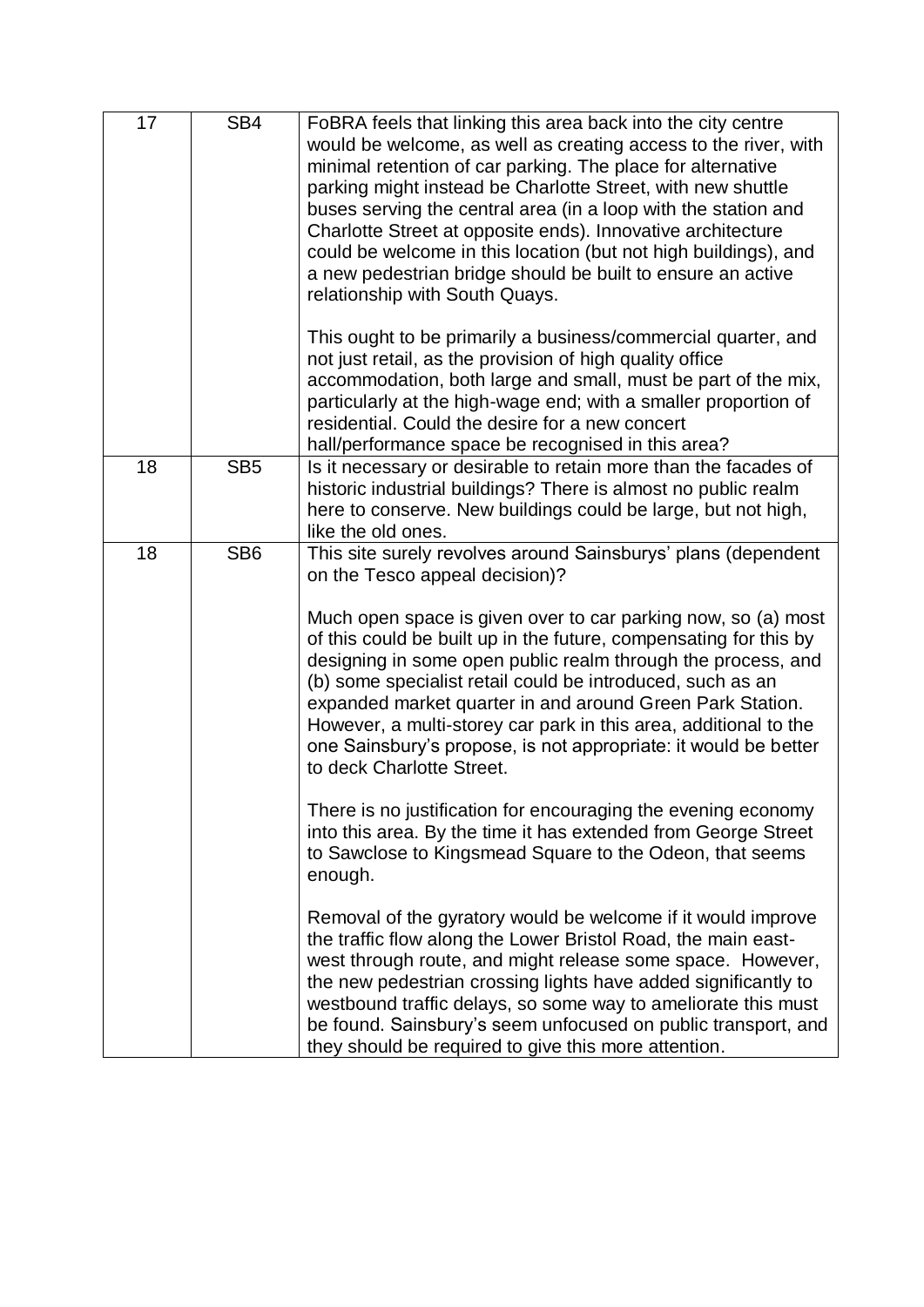| 20 |                 | FoBRA agrees that (a) these areas should be retained for<br>business and industry, not given over to housing; and (b)<br>Newbridge Riverside should remain the centre for industry in<br>Bath. However, it would be good to see the strip along the<br>Lower Bristol Road used more intensively for businesses other<br>than car showrooms.<br>Public transport needs to be improved on the Newbridge side<br>of the river. Low rise buildings should probably be specified<br>(like the factories there now) to protect World Heritage Site<br>views.<br>Riverside access should be improved, being poor on the<br>Newbridge/Locksbrook side and almost non-existent on the                                                                                                                                                                       |
|----|-----------------|----------------------------------------------------------------------------------------------------------------------------------------------------------------------------------------------------------------------------------------------------------------------------------------------------------------------------------------------------------------------------------------------------------------------------------------------------------------------------------------------------------------------------------------------------------------------------------------------------------------------------------------------------------------------------------------------------------------------------------------------------------------------------------------------------------------------------------------------------|
| 21 | SB <sub>7</sub> | Twerton bank.<br>In the immediate future, plans for this area are dominated by<br>the result of the Tesco Appeal over the Bath Press site. FoBRA<br>has no objection to the Bath Press facade being retained in<br>any new building, but it should be incorporated, not just left as<br>a freestanding wall. The alternatives (to Tesco) might include<br>creative industries, or an enterprise zone to foster hi-tech and<br>other start-ups, in association with one of the Universities, both<br>of which would welcome closeness to Oldfield Park and to the<br>station there.<br>The unacceptable and above-limit pollution at the Windsor<br>Bridge junction must not be forgotten – any plans for the Bath<br>Press site must not exacerbate the congestion or pollution<br>there; or else some form of traffic engineering will be needed. |
| 21 | SB <sub>8</sub> | There must be much potential for development in this rather<br>depressing quarter, preferably business-led, with some<br>residential near the river. Again there is scope to create<br>riverside access on this further stretch of the southern bank.                                                                                                                                                                                                                                                                                                                                                                                                                                                                                                                                                                                              |
| 22 | SB <sub>9</sub> | FoBRA urges the Council to have the ownership problems on<br>the Herman Miller site resolved and the building brought into<br>use, either as a supermarket, or perhaps as a museum or<br>exhibition centre.                                                                                                                                                                                                                                                                                                                                                                                                                                                                                                                                                                                                                                        |
| 22 | <b>SB10</b>     | No comment.                                                                                                                                                                                                                                                                                                                                                                                                                                                                                                                                                                                                                                                                                                                                                                                                                                        |
| 23 | <b>SB11</b>     | FoBRA believes it is important that employment uses should<br>not be squeezed out in this area.<br>We have proposed and supported a building heights policy in<br>the past. This does not mean that all buildings should be the<br>same height, because variation can be attractive, but none<br>should be too tall (more than 3 storeys, say).                                                                                                                                                                                                                                                                                                                                                                                                                                                                                                    |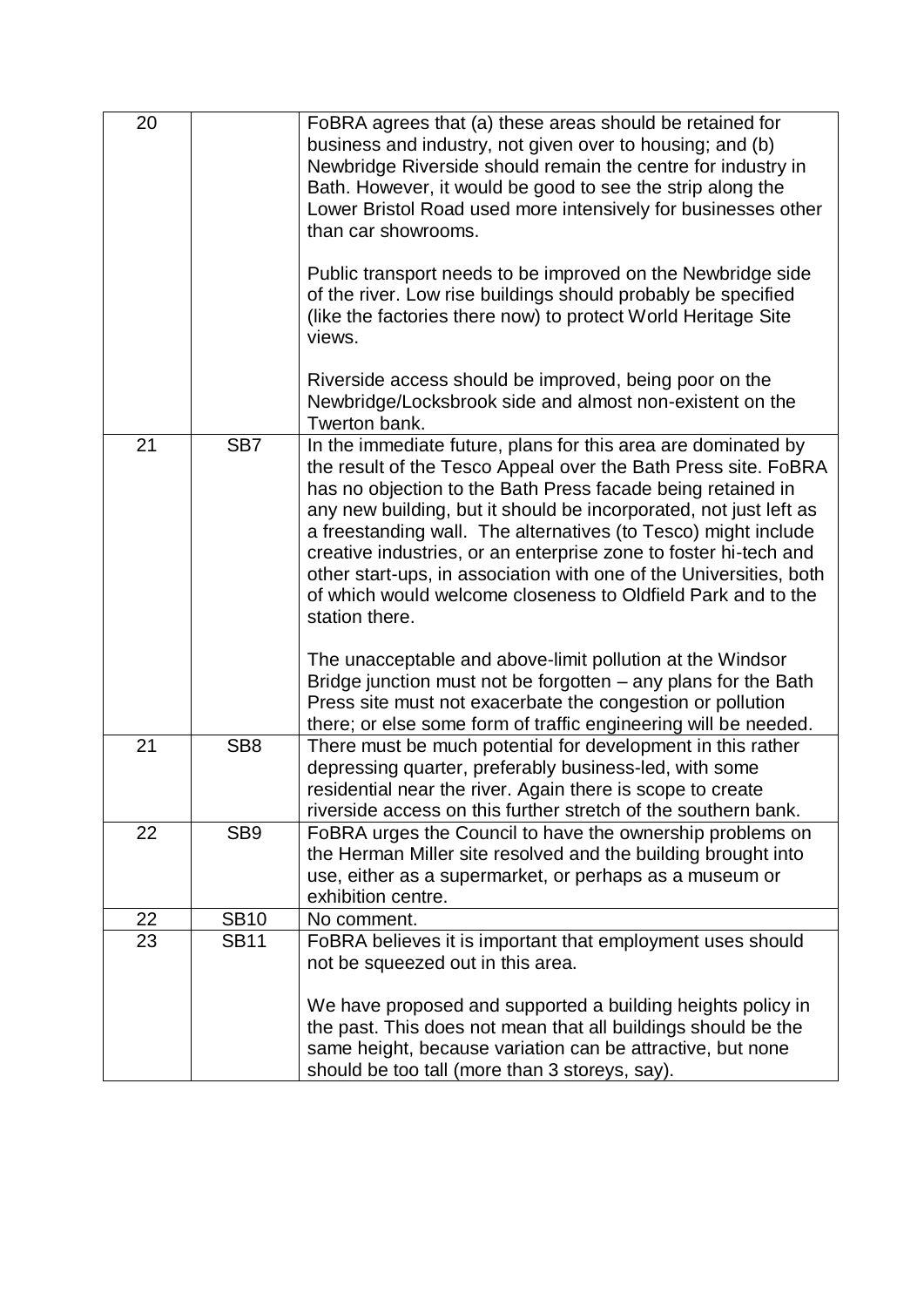| 23    | <b>SB12</b> | FoBRA supports creation and preservation of cycle tracks, and<br>therefore to continuing the Bristol to Bath cycle track<br>eastwards. However, if these are going to be shared paths, the<br>experience can become unpleasant and hazardous for<br>pedestrians. Given that the river has two banks and that there<br>are unused assets like the old railway track, FoBRA questions<br>whether there is scope to <b>segregate</b> cyclists from pedestrians<br>for important stretches of this east-west corridor.<br>Where there is no alternative to a shared path, it should be<br>made wide enough for all users to feel safe. Segregation and<br>widening is a policy which should be followed wherever such<br>paths exist or are contemplated.<br>As SB11 above, on building height policy. |
|-------|-------------|----------------------------------------------------------------------------------------------------------------------------------------------------------------------------------------------------------------------------------------------------------------------------------------------------------------------------------------------------------------------------------------------------------------------------------------------------------------------------------------------------------------------------------------------------------------------------------------------------------------------------------------------------------------------------------------------------------------------------------------------------------------------------------------------------|
| 24,25 |             | The map on page 25 does not show neighbourhoods, despite<br>the title on the lower box: it shows local centres. This needs to<br>be clarified and neighbourhoods added to the map. Moreover,<br>many of the places shown are no longer effective as local<br>centres so perhaps should be deleted, as they are misleading<br>(eg Lansdown Road, Camden Road & Fairfield Park, London<br>Road).<br>Bath city centre is a neighbourhood too, with 10,000 residents,<br>and should be listed as one. The issues raised at SB14,                                                                                                                                                                                                                                                                       |
| 26    | <b>SB13</b> | below, all apply to Bath city centre.<br>FoBRA is wary of generalisation. The map on page 25 shows<br>such a variety of circumstances that each centre needs to be<br>handled on its own merits.                                                                                                                                                                                                                                                                                                                                                                                                                                                                                                                                                                                                   |
| 26    | <b>SB14</b> | FoBRA feels that, in many of these local centres, there are too<br>many shops that are either struggling or closed or badly<br>converted to residential (though possibly without proper<br>approvals). Change of use to residential ought to be<br>encouraged (or at least facilitated as an option) in such areas.<br>The worst approach, we feel, is to spend a lot of money (eg as<br>in London Road) to spruce up the environment, without<br>reviving the local economy.                                                                                                                                                                                                                                                                                                                      |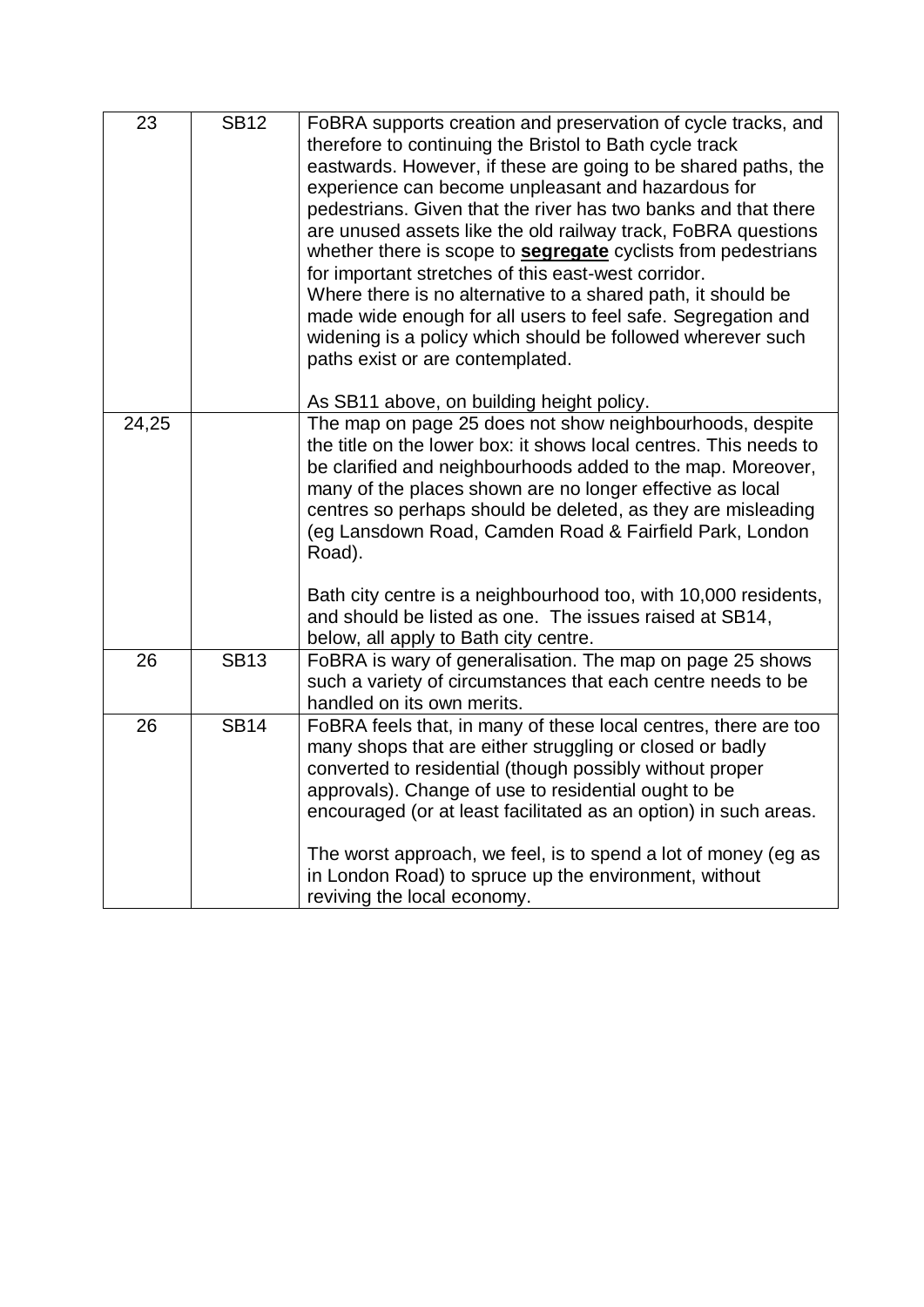| 27 | <b>SB15</b> | <b>University of Bath:</b>                                        |
|----|-------------|-------------------------------------------------------------------|
|    |             | FoBRA believes inaccuracies may have crept into this section,     |
|    |             | and that the first sentences should be amended to read: "Land     |
|    |             | has previously been removed from the Green Belt through the       |
|    |             | adopted B&NES Local Plan to allowfacilitate the long term         |
|    |             | development of the University and provide additional student      |
|    |             | housing and academic space at its Claverton Down campus.          |
|    |             | Development to provide the additional accommodation and           |
|    |             | other facilities required by the University through the           |
|    |             | preparation of a revised masterplan to 2026 is specified in a     |
|    |             | revised Masterplan 2009-2026 for the whole campus as              |
|    |             | endorsed by B&NES in 2013. This includes a full and detailed      |
|    |             | assessment of the appropriate development capacity of the         |
|    |             | campus including the part removed from the Green Belt. The        |
|    |             | University's expansion aspirations over the longer term may       |
|    |             | require looking at additional solutions in or beyond the city."   |
|    |             | Moreover, it is understood that:                                  |
|    |             | a. There has never been any agreement to allow student            |
|    |             | accommodation on the land removed from the Green                  |
|    |             | Belt.                                                             |
|    |             | b. With reference to the two subsequent questions, a              |
|    |             | framework already exists in the form of an                        |
|    |             | agreed campus Masterplan to 2026, to which all                    |
|    |             | development has to conform. Any future Masterplan                 |
|    |             | update should include, as previously, formal                      |
|    |             | consultation with all stakeholders, including local               |
|    |             | residents, and eventual endorsement by B&NES.                     |
|    |             | FoBRA would not want to impede development of the                 |
|    |             | University of Bath, which is one of the jewels in Bath's crown,   |
|    |             | but a new Masterplan needs to be discussed wider than just        |
|    |             | with local residents. The importance of the University, and its   |
|    |             | sensitive location, mean that the consultation should be city-    |
|    |             | wide.                                                             |
|    |             | The building heights policy should apply particularly to anything |
|    |             | built at Claverton Down.                                          |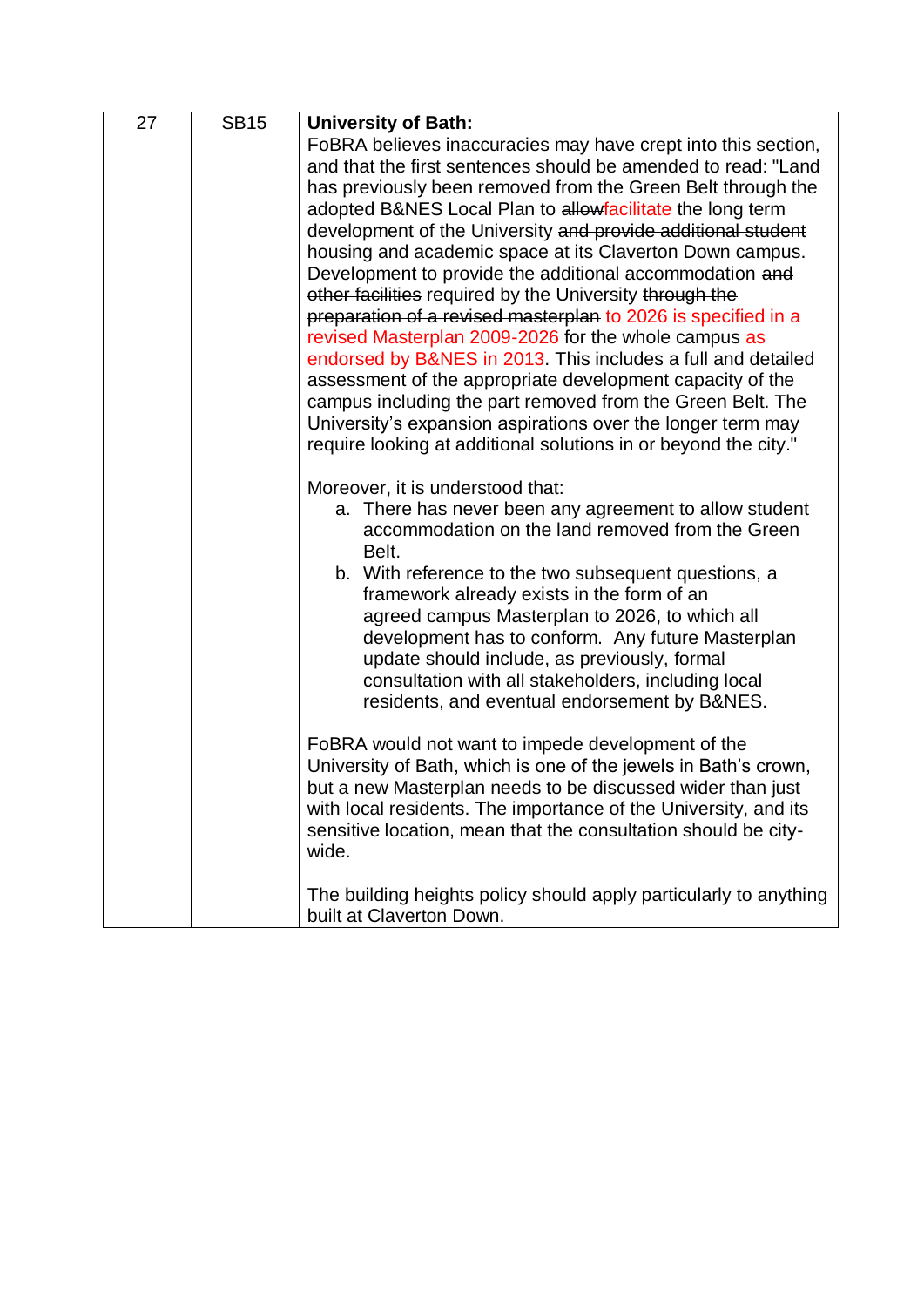| 27    | <b>SB15</b>     | MoD sites:                                                                             |
|-------|-----------------|----------------------------------------------------------------------------------------|
|       |                 | Redevelopment at each of the MoD sites will have an impact                             |
|       |                 | beyond its immediate footprint, so there probably does need to                         |
|       |                 | be more guidance than the Concept Statements produced                                  |
|       |                 | already. For example:                                                                  |
|       |                 | Ensleigh:                                                                              |
|       |                 | $\circ$ The top of Lansdown is a very blank area, on the                               |
|       |                 | very edge of the city, albeit pleasantly leafy. Can                                    |
|       |                 | the Ensleigh project help to bring life and local                                      |
|       |                 | services to it (and should it, or will this simply<br>lead to sprawl and city spread)? |
|       |                 | By contrast, unless local services are enabled<br>$\circ$                              |
|       |                 | and encouraged there, how will the residents get                                       |
|       |                 | their supplies & services, other than by using cars                                    |
|       |                 | or by provision of good public transport?                                              |
|       |                 | The housing density proposed is significantly<br>$\circ$                               |
|       |                 | higher than that in nearby streets, so will this lead                                  |
|       |                 | to a "ghetto" there?                                                                   |
|       |                 | Foxhill: Can the new owners (Curo) encourage                                           |
|       |                 | integration with the local area by interlinking the existing                           |
|       |                 | streets with those created onsite?<br><b>Twerton Park:</b>                             |
| 27    | <b>SB15</b>     | It would seem likely that commercial employment use would be                           |
|       |                 | more important than more retail or residential in this location.                       |
| 27    | <b>SB15</b>     | Other neighbourhoods:                                                                  |
|       |                 | Some ideas could be:                                                                   |
|       |                 | The long-term future of the RNHRD at Upper Borough                                     |
|       |                 | Walls must be questionable There should be a plan for                                  |
|       |                 | this important location.                                                               |
|       |                 | The Charlotte Street car park area, including the school                               |
|       |                 | and tennis courts, is an obvious area for improvement.                                 |
| 28    | <b>SB16</b>     | See MoD sites - Ensleigh, above.                                                       |
| 28    | SB16&17         | For SB16 and SB17 public transport must be favoured;                                   |
|       |                 | otherwise these will just become car-based commuter<br>dormitories.                    |
| 29-44 |                 | No comment                                                                             |
| 45    |                 | Topic areas: FoBRA wishes to add:                                                      |
|       |                 | <b>Space Standards</b>                                                                 |
|       |                 | Brownfield before greenfield development                                               |
|       |                 | Traffic congestion                                                                     |
|       |                 | Air pollution                                                                          |
| 46    | DP <sub>1</sub> | Food: FoBRA has reservations about the climate change                                  |
|       |                 | benefits of local food. Being small scale, it normally leads to                        |
|       |                 | higher emissions than non-local food bought from                                       |
|       |                 | supermarkets. This is not something the Council should spend                           |
|       |                 | our money on.                                                                          |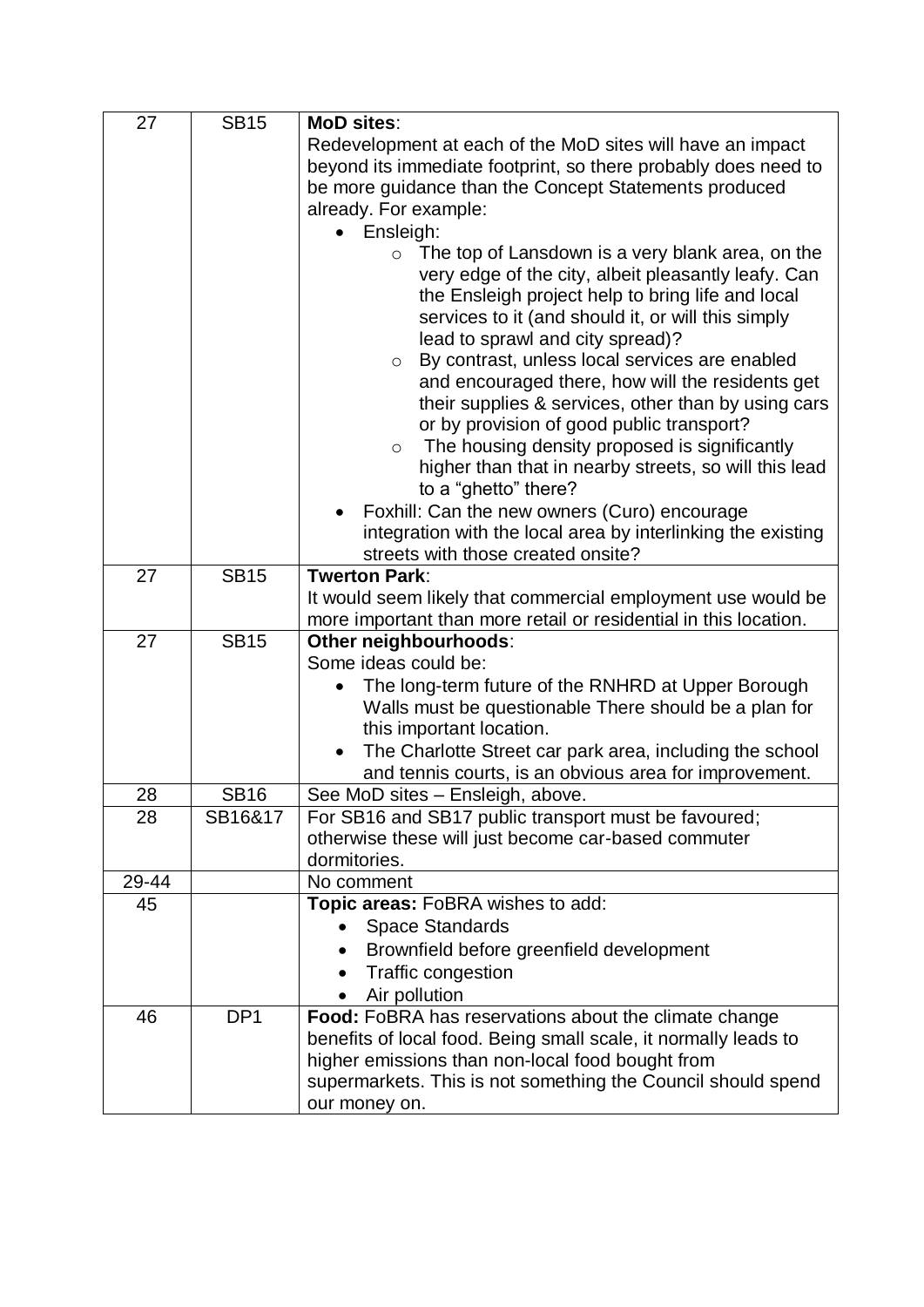| 47 | DP <sub>2</sub> | Allotments & Local Food Production: In addition to remarks                                                                        |
|----|-----------------|-----------------------------------------------------------------------------------------------------------------------------------|
|    |                 | on p46 above, FoBRA supports the safeguarding of allotments                                                                       |
|    |                 | and the 'best and most versatile agricultural land' (though there                                                                 |
|    |                 | is very little of it in B&NES).                                                                                                   |
| 47 |                 | Securing Sustainable Design - Overarching Principles: Add                                                                         |
|    |                 | to bullet 1 "and space standards."                                                                                                |
| 48 | DP <sub>3</sub> | Add to bullets:                                                                                                                   |
|    |                 | <b>Space Standards</b>                                                                                                            |
|    |                 | Easy access to public transport.                                                                                                  |
| 49 | DP4             | <b>Some Overarching Principles:</b>                                                                                               |
|    |                 | (bullet 3) Why does brownfield before greenfield only                                                                             |
|    |                 | apply to employment land? It should be the principle for                                                                          |
|    |                 | all development, including housing.                                                                                               |
|    |                 | (bullet 6) FoBRA agrees with concentration on high-                                                                               |
|    |                 | wage employment opportunities, such as knowledge-                                                                                 |
|    |                 | driven. Development of the night time economy (see                                                                                |
|    |                 | SB6, p18) is exactly the kind of low-wage activity Bath                                                                           |
|    |                 | has too much of already; retail similarly.                                                                                        |
| 49 | DP4             | Discussion Points: (bullet 1) FoBRA supports some<br>protection for employment land, given the insatiable demand                  |
|    |                 | (and shortage of locations) for housing. We talk about the need                                                                   |
|    |                 | for premises for a knowledge-based economy: the Council                                                                           |
|    |                 | could look at what has worked elsewhere (eg Paintworks in                                                                         |
|    |                 | Bristol).                                                                                                                         |
| 50 | DP <sub>5</sub> | There is surely a need for a flexible approach towards new                                                                        |
|    |                 | uses for existing buildings in rural areas, even if they are in the                                                               |
|    |                 | Green Belt. Further modest development in already developed                                                                       |
|    |                 | areas should not be ruled out.                                                                                                    |
| 51 |                 | As the principal urban centre in the district, Bath city centre                                                                   |
|    |                 | merits consideration in its own right in this section of the plan.                                                                |
|    |                 | Consideration should be given to making it a Historic Core                                                                        |
|    |                 | Zone as developed by the English Historic Towns Forum in                                                                          |
|    |                 | conjunction with the Department for Transport, English                                                                            |
|    |                 | Heritage and the Civic Trust.                                                                                                     |
| 52 | DP <sub>6</sub> | <b>Discussion Points:</b>                                                                                                         |
|    |                 | Bullet 3: The existing protection for the primary retail frontage                                                                 |
|    |                 | in the centre of Bath stops at the top of Milsom Street. It has<br>led directly to the over-concentration of licensed premises in |
|    |                 | George Street, because this is as close to the city centre as                                                                     |
|    |                 | they are allowed. As a consequence, the amenity of local                                                                          |
|    |                 | residents has been severely compromised. FoBRA believes                                                                           |
|    |                 | this policy needs to be relaxed, so that these bars, etc, are                                                                     |
|    |                 | dotted around the city not concentrated in one area.                                                                              |
|    |                 |                                                                                                                                   |
|    |                 | Bullet 4: Local centres should be protected, but only where                                                                       |
|    |                 | they have a chance of being viable (eg Larkhall, Moorland                                                                         |
|    |                 | Road, Bear Flat, Weston, Twerton High Street).                                                                                    |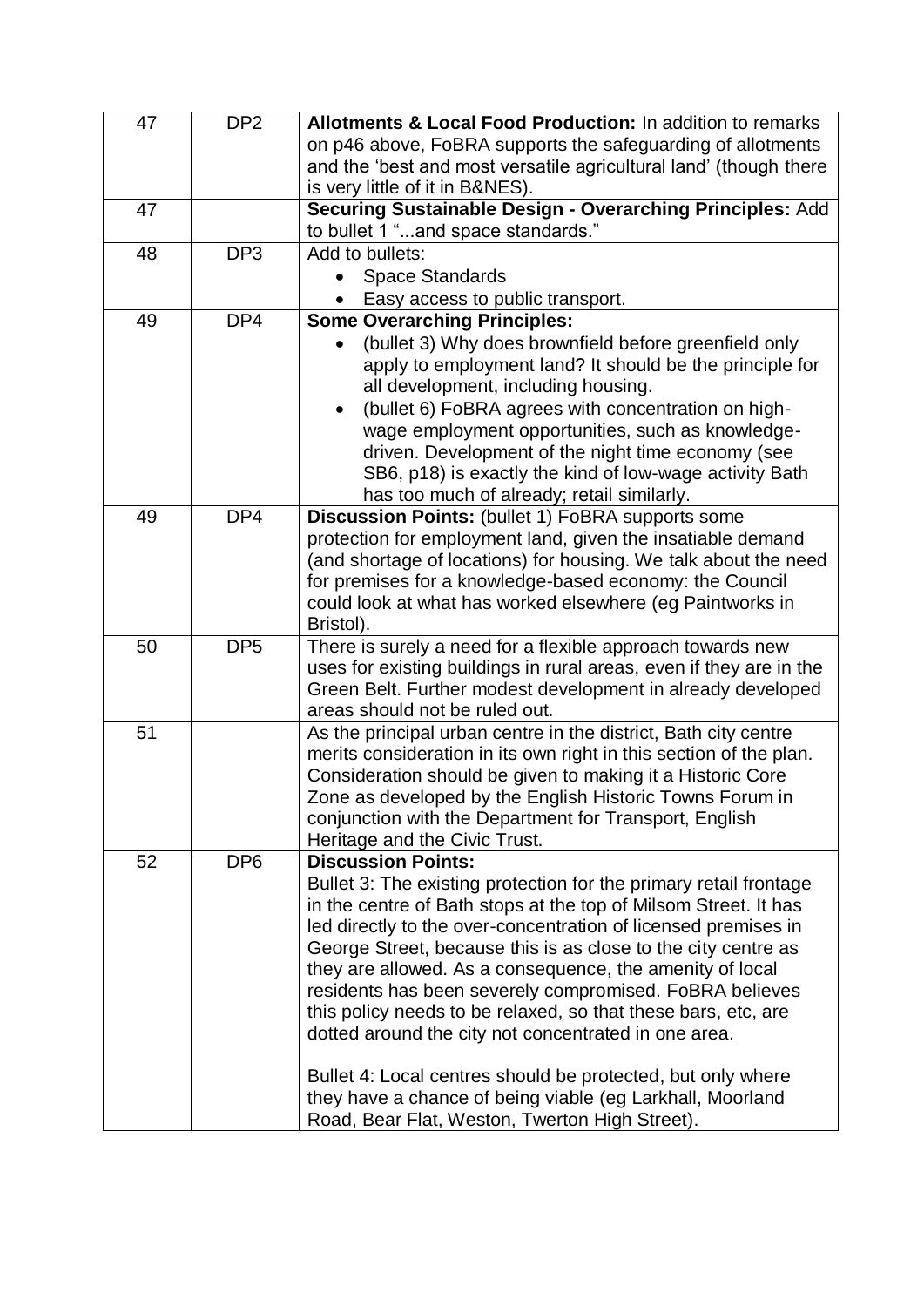| 52    | DP <sub>6</sub> | <b>Housing issues - Some Overarching Principles:</b><br>Principle 2 reads "Make the most efficient use of land." How |
|-------|-----------------|----------------------------------------------------------------------------------------------------------------------|
|       |                 | does one define "efficiency" in this context? Unless this can be                                                     |
|       |                 | defined it were best omitted.                                                                                        |
|       |                 | Add two extra principles:                                                                                            |
|       |                 | <b>Impose Space Standards</b>                                                                                        |
|       |                 | Require brownfield land to be developed before                                                                       |
|       |                 | greenfield.                                                                                                          |
| 52-53 | DP6 and         | <b>Housing Density:</b>                                                                                              |
|       | DP <sub>7</sub> | If the Council believes good design is a function of density (see                                                    |
|       |                 | second sentence: "In B&NES, the issue of residential density is                                                      |
|       |                 | an important consideration in securing good design") it                                                              |
|       |                 | should not specify a minimum density for housing                                                                     |
|       |                 | developments irrespective of context (see Housing Density                                                            |
|       |                 | para 2 and DP7, p53 - 30 dph or as high as 50dph in some                                                             |
| 53    | DP <sub>7</sub> | locations).<br><b>Other Specific Housing Need:</b>                                                                   |
|       |                 | The last lines state: "National Planning Policy stresses the                                                         |
|       |                 | importance of delivering a wide choice of high quality homes."                                                       |
|       |                 | However, FoBRA sees nothing in the Placemaking Plan that                                                             |
|       |                 | indicates recognition of the need for minimum space standards                                                        |
|       |                 | as a vital part of high quality homes (see FoBRA's introductory                                                      |
|       |                 | remarks on p4, above). RIBA's response (Aug 2013) to the                                                             |
|       |                 | <b>Farrell Review of Architecture and the Built Environment</b>                                                      |
|       |                 | states: "To ensure new homes provide the types of                                                                    |
|       |                 | environment people want to live in, the government should                                                            |
|       |                 | introduce national minimum space and light standards into the                                                        |
|       |                 | Building Regulations for new houses regardless of tenure and                                                         |
|       |                 | location." FoBRA therefore urges the Council to follow RIBA's                                                        |
|       |                 | call and the lead (and standards) set by London.<br>Overarching Principle: Add "and add new land to green belt       |
| 54    | DP <sub>9</sub> | to compensate for any appropriated for development under this                                                        |
|       |                 | plan."                                                                                                               |
| 55    | DP11/12         | No comment                                                                                                           |
| 56    |                 | No comment.                                                                                                          |
| 57    | <b>DP13</b>     | a. Where is reference made to B&NES' recently approved                                                               |
|       |                 | GI policy?                                                                                                           |
|       |                 | b. What about reference to the recently approved WHS<br>Setting SPD?                                                 |
| 58    | <b>DP14</b>     | What about reference to the recently approved WHS Setting                                                            |
|       |                 | SPD?                                                                                                                 |
| 59    | DP15/16         | No comment.                                                                                                          |
| 60    |                 | Some Overarching Principles: Add -                                                                                   |
|       |                 | "Protect the historic environment from the traffic                                                                   |
|       |                 | congestion and air pollution that currently disfigure and                                                            |
|       |                 | damage it."                                                                                                          |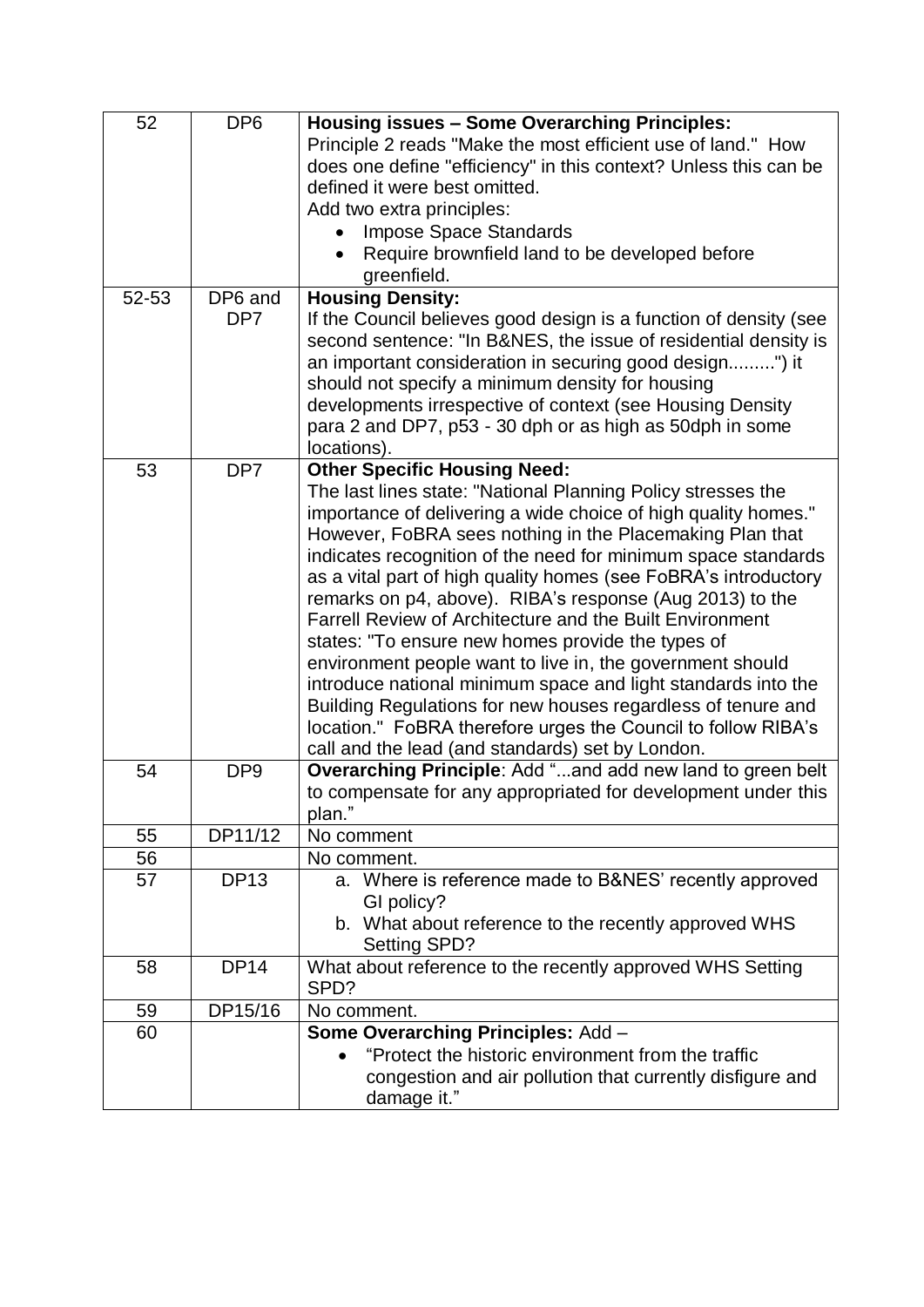| 61 |             | <b>Sustainable Transport - Context:</b>                                                                          |
|----|-------------|------------------------------------------------------------------------------------------------------------------|
|    |             | a. The first sentence should mention the fact that Bath                                                          |
|    |             | already suffers from high levels of traffic congestion and                                                       |
|    |             | air pollution (the latter evidenced by the fact that the                                                         |
|    |             | entire main road network has been designated as an Air<br>Quality Management Area). It is not just a question of |
|    |             | minimising congestion due to new development,                                                                    |
|    |             | important as that is, but of addressing the woes that                                                            |
|    |             | already exist.                                                                                                   |
|    |             | <b>b.</b> Amend final sentence to read: "These principles will be                                                |
|    |             | derived from Bath's Transport Strategy (being                                                                    |
|    |             | developed separately) and will underpin the sustainable                                                          |
|    |             | transport policies in this Plan."                                                                                |
| 61 |             | <b>Sustainable Transport - Some Overarching Principles:</b>                                                      |
|    |             | Add to bullet 2: "while making appropriate provision                                                             |
|    |             | for residents' parking."                                                                                         |
|    |             | Bullet 3: Clarify. The meaning is not clear.                                                                     |
|    |             | Bullet 4: Clarify. Does this mean that new routes always                                                         |
|    |             | have to be provided, but that they must be "safe and                                                             |
|    |             | sustainable"? What does this mean, anyway?                                                                       |
|    |             | Add new bullet 6: "Encourage separation of cyclist,                                                              |
|    |             | pedestrian and vehicle routes."<br>Add new bullet 7: "Reduce existing high levels of traffic                     |
|    |             | congestion".                                                                                                     |
|    |             | Add new bullet 8: "The need to reduce associated                                                                 |
|    |             | pollution (from nitrogen dioxide and particulates) must                                                          |
|    |             | be mentioned, together with its significance for health                                                          |
|    |             | and to the law."                                                                                                 |
| 62 |             | <b>Key Transport Infrastructure:</b>                                                                             |
|    |             | Give details of first 3 retained schemes or where this detail can                                                |
| 62 | <b>DP19</b> | be found.                                                                                                        |
|    |             | Bullet 1- details of these retained schemes must be<br>made available before they are considered for             |
|    |             | elimination.                                                                                                     |
|    |             | Bullet 2 – consider adding (a) rail trackbed where Bus                                                           |
|    |             | Rapid Transit would have been built (ie from the east                                                            |
|    |             | end of the Bristol/Bath cycling track at Brassmill to                                                            |
|    |             |                                                                                                                  |
|    |             | Station Road), and (b) road widening capability on                                                               |
|    |             | Lower Bristol Road between Windsor Bridge junction                                                               |
|    |             | and Twerton Fork.                                                                                                |
|    |             | Add new bullet 3: "The need for the shortest possible                                                            |
|    |             | A46/A36 link road to remove excess traffic from London                                                           |
|    |             | Road and Bathwick Street."                                                                                       |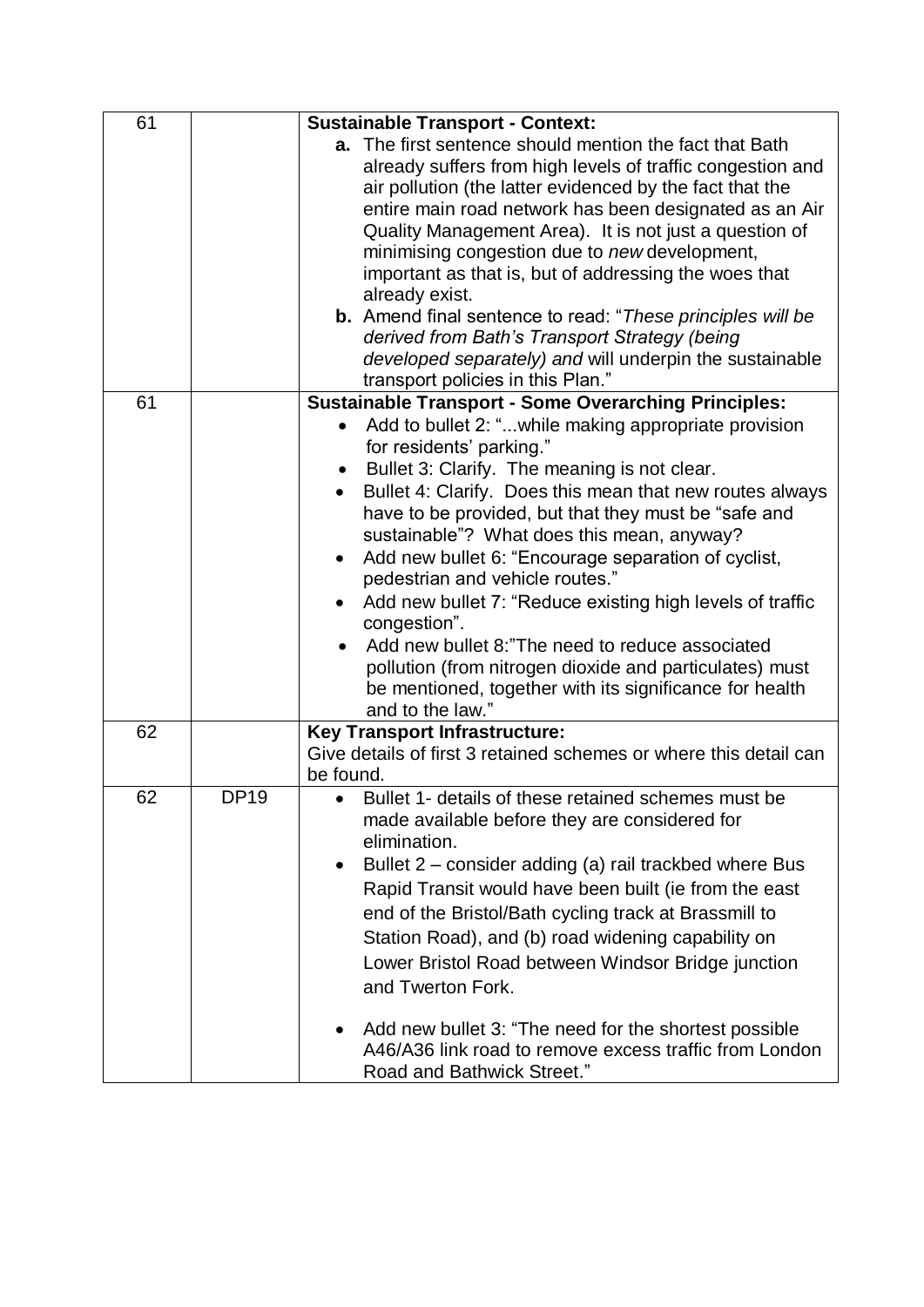| 62    | <b>DP20</b> | Bullet 1: No traffic management proposals currently<br>$\bullet$<br>exist for the whole of the centre of Bath (ie including<br>George Street, Queen Square and Circus).<br>Bullet 2: FoBRA wishes to see through traffic<br>$\bullet$<br>discouraged or prevented from passing through Bath<br>city centre (ie George Street/Queen Square). Queen<br>Square and The Circus are Key Elements of the World<br>Heritage Site (identified as such in the WHS<br>Management Plan). George Street is a busy<br>shopping/restaurant street which also forms a link<br>(currently a major barrier) between the main shopping<br>centre and the principal Georgian heritage sites. |
|-------|-------------|---------------------------------------------------------------------------------------------------------------------------------------------------------------------------------------------------------------------------------------------------------------------------------------------------------------------------------------------------------------------------------------------------------------------------------------------------------------------------------------------------------------------------------------------------------------------------------------------------------------------------------------------------------------------------|
| 62    | <b>DP21</b> | Bullet 1: . The P&Rs should operate for much longer,<br>$\bullet$<br>with suitable security for vehicles parked overnight. At<br>present the P&Rs are of no use to overnight or late-night<br>visitors.<br>Bullet 2: The plan should urgently identify a P&R site to<br>the east of Bath.                                                                                                                                                                                                                                                                                                                                                                                 |
| 63    | <b>DP23</b> | Bullet 4: Most of the Bath road system already carries<br>$\bullet$<br>an "excessive volume" of traffic on "unsuitable roads" in<br>"environmentally sensitive areas". This existing traffic<br>must be dealt with, as well as preventing the<br>introduction of even worse traffic.                                                                                                                                                                                                                                                                                                                                                                                      |
| 63    | <b>DP24</b> | As part of the wider debate on the lowering of car parking<br>levels in some areas, FoBRA feels that visitor parking in the<br>city centre should be reduced as new P&R capacity becomes<br>available, otherwise traffic will continue to flow into the city in<br>search of parking spaces. Provision of new parking in the city<br>centre should be discouraged.                                                                                                                                                                                                                                                                                                        |
| 64    | DP25-27     | No comment.                                                                                                                                                                                                                                                                                                                                                                                                                                                                                                                                                                                                                                                               |
| 65-66 | DP29&31     | FoBRA is in agreement with these proposals. Moreover, the<br>Council should lobby central Government to apply this policy in<br>neighbouring Authorities where there could be an impact on<br>the Hot Springs.                                                                                                                                                                                                                                                                                                                                                                                                                                                            |
| 65    | <b>DP30</b> | <b>Pollution, Health &amp; Safety - Some Overarching Principles:</b><br>Add new bullet 5: "As road transport is the biggest source of air<br>pollution, introduce a Transport Strategy for Bath which<br>reduces this to safe and legal levels."                                                                                                                                                                                                                                                                                                                                                                                                                          |
| 66    | <b>DP32</b> | Other Issues and Policies: This section implies that only<br>selected existing Local Plan policies will be saved. Surely the<br>principle should be that they are all saved unless there is a<br>case for modifying or deleting them? For example, none of the<br>points on this list will protect residents from the impact of new<br>licensed premises in their area (and yet there must be a policy<br>for this, retained or established anew).                                                                                                                                                                                                                        |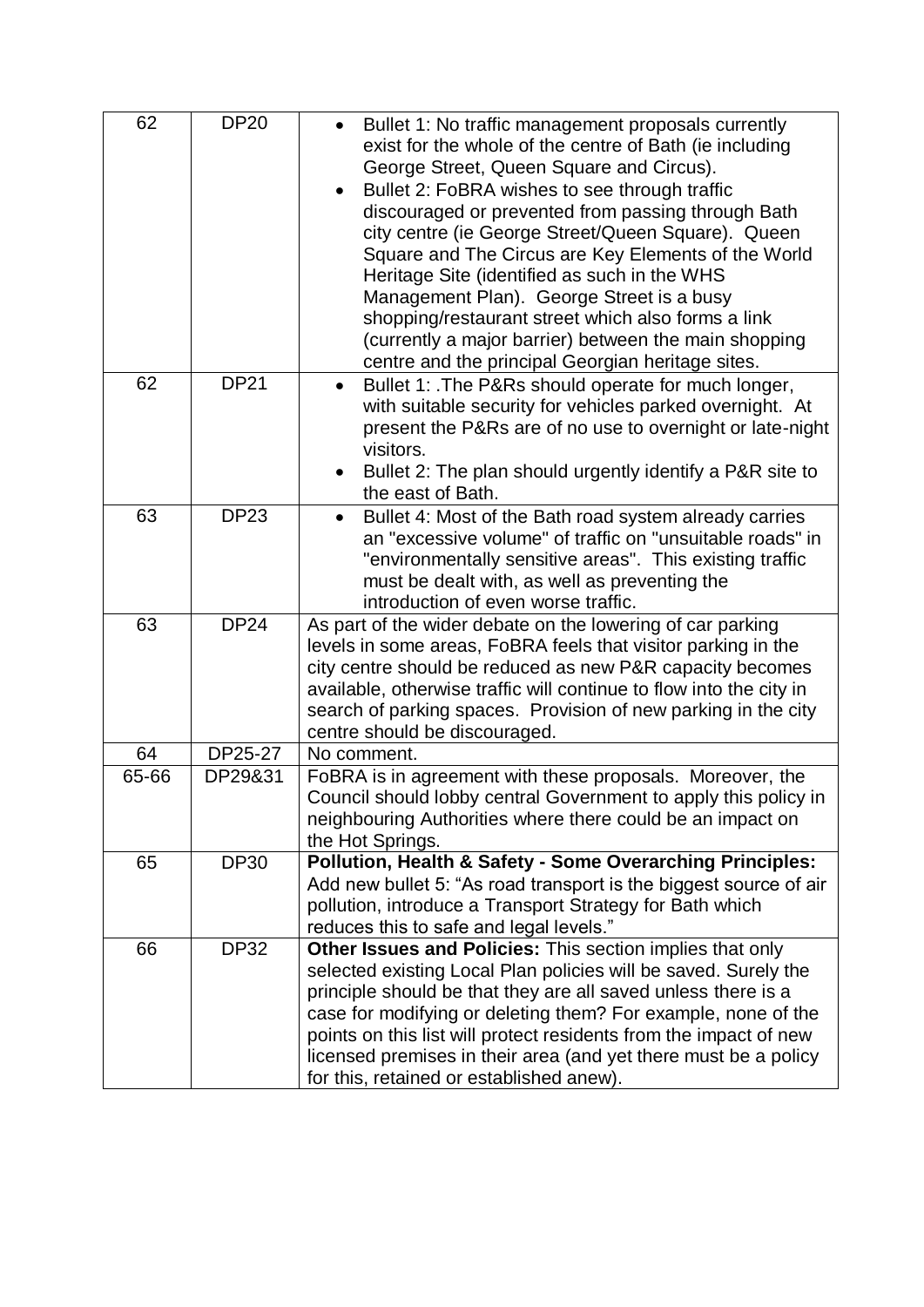## **Typos, etc, observed**

| Page    | <b>Para/Deve</b> | <b>Comment</b>                                                       |
|---------|------------------|----------------------------------------------------------------------|
|         | <b>lopment</b>   |                                                                      |
|         | area             |                                                                      |
| General |                  | The spelling of the word "focused" needs to be correct.              |
|         |                  | Throughout it is randomly spelt correctly or as "focussed".          |
| 4       |                  | "What the Placemaking Plan will do."                                 |
|         |                  | Sentence 1 has no ending. The Plan will "be prepared" but            |
|         |                  | for what?                                                            |
| 4       |                  | "Core Planning Principles"                                           |
|         |                  | It needs "Being" at start of sentence.                               |
|         |                  | First verb in each needs to be changed from $3rd$ person             |
|         |                  | present. Either to infinitive (eg "To take") or to the gerund        |
|         |                  | ((eg "Taking). In bullet 7 this needs to be done in 3 places.        |
| 10      |                  | Sentence 1 needs to be rewritten: at present it is nonsense.         |
| 11      |                  | "Unchartered" should read "uncharted" (last para).                   |
| 12      |                  | Para 3 sentence 1: "Will be" - repetition.                           |
|         |                  | Para 4 - "Bath's" instead of "Baths".                                |
| 15      |                  | Everything is described as "Key". This word is overused.             |
|         |                  | "fine" instead of "fined".                                           |
| 17      | SB <sub>3</sub>  | Lots of management jargon. Let's simplify it, particularly           |
|         |                  | bullet 1.                                                            |
|         |                  | Shorter sentences needed: with some of them the reader               |
|         |                  | loses the will to live before reaching the main clause.              |
| 18      | SB <sub>6</sub>  | Several typos (eg in bullets 1, 3)                                   |
| 20      |                  | "Policy Context" - What are "B1A-C" "B1" and "B1C"? We               |
|         |                  | should not introduce jargon or mnemonics without explaining<br>them. |
|         |                  | "Issues and Opportunities." This is a rather confused                |
|         |                  | section. Does it lay down principles or name streets?                |
|         |                  | (sub-bullets 4&5) - Should be "Retaining, Enhancing and              |
|         |                  | Protecting"                                                          |
| 21      |                  | SB8 - First sentence is very long, with some bad and                 |
|         |                  | confusing grammar after "but".                                       |
| 22      |                  | Grammar: "defences" not "defenses".                                  |
| 45      |                  | Para 3 - sentence too long.                                          |
| 46      |                  | "Overarching Principles" - both paras on "Sustainable                |
|         |                  | Construction" and "Renewable Energy" have long sentences             |
|         |                  | and jargon.                                                          |
| 47      |                  | "Allotments and Local Food Production"                               |
|         |                  | Para $1$ – this is a single (very long) sentence.                    |
|         |                  | Para 2 - What is the meaning of "loss" (first line)?                 |
| 51      |                  | Poor picture of Moorland Road - all cars and no people!              |
| 54      | DP <sub>9</sub>  | "Green belt context" - "As a significantconsiderations" -            |